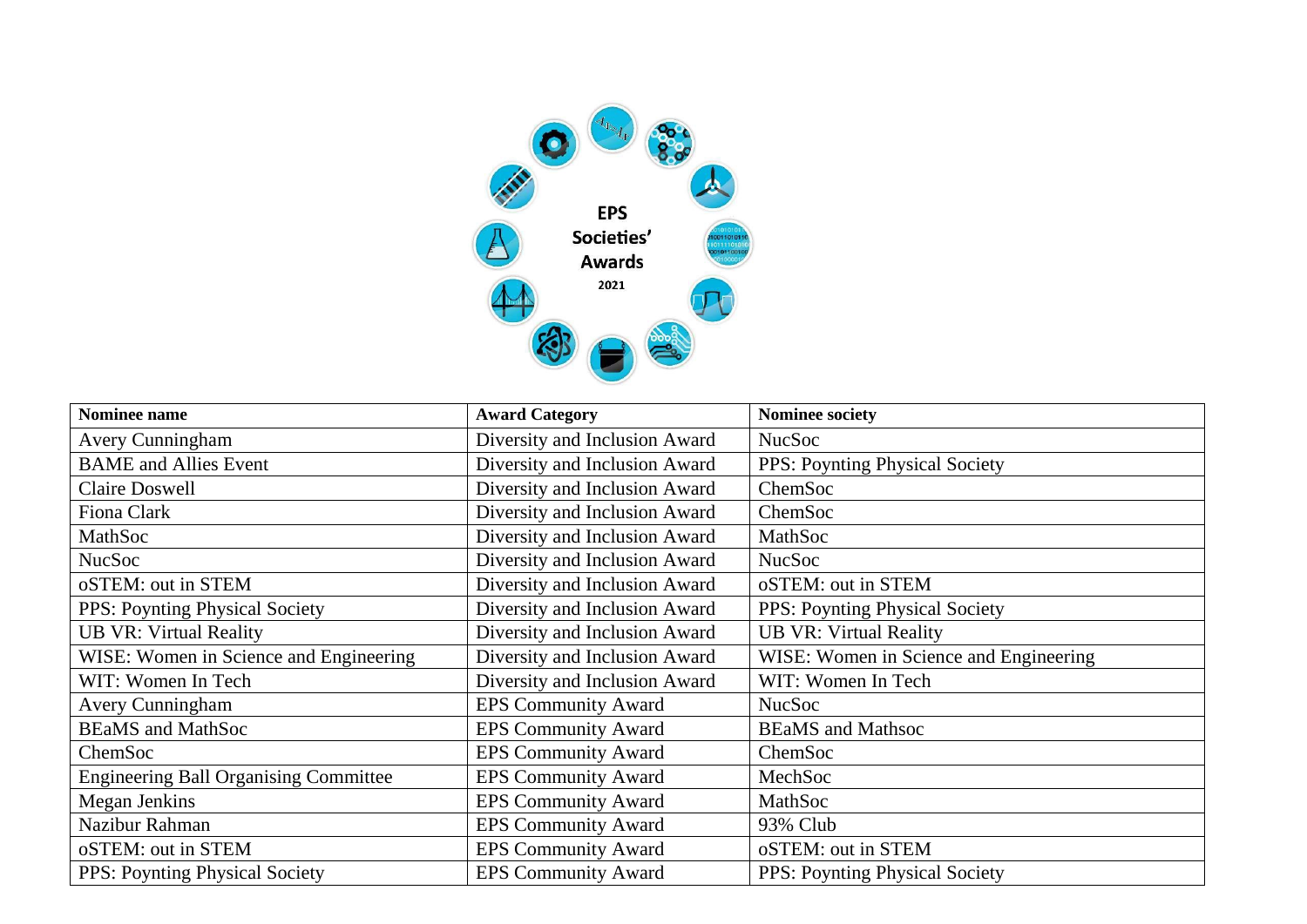| <b>Nominee name</b>                                  | <b>Award Category</b>                 | <b>Nominee society</b>                                   |
|------------------------------------------------------|---------------------------------------|----------------------------------------------------------|
| Ramsha Zahid                                         | <b>EPS Community Award</b>            | <b>UB VR: Virtual Reality</b>                            |
| <b>UB VR: Virtual Reality</b>                        | <b>EPS Community Award</b>            | <b>UB VR: Virtual Reality</b>                            |
| WISE: Women in Science and Engineering               | <b>EPS Community Award</b>            | WISE: Women in Science and Engineering                   |
| WIT: Women In Tech                                   | <b>EPS Community Award</b>            | WIT: Women In Tech                                       |
| <b>AFNOM x CSS Lightning Talks</b>                   | Head of College Idea of the Year      | <b>AFNOM</b>                                             |
| <b>CSS Discord Server</b>                            | Head of College Idea of the Year      | <b>CSS: Computer Science Society</b>                     |
| <b>EPS Running Festival</b>                          | Head of College Idea of the Year      | ChemSoc                                                  |
| Experiences of Black Professionals in the<br>Nuclear | Head of College Idea of the Year      | <b>NucSoc</b>                                            |
| Forming of the 93% Club                              | Head of College Idea of the Year      | 93% Club                                                 |
| Founding of the WIT Society                          | Head of College Idea of the Year      | WIT: Women In Tech                                       |
| International women's day series of events           | Head of College Idea of the Year      | <b>BUMS: Birmingham University Materials Society</b>     |
| Mathsoc Charity Bake-Off                             | Head of College Idea of the Year      | MathSoc                                                  |
| Poynting's Python Society                            | Head of College Idea of the Year      | PPS: Poynting Physical Society                           |
| <b>Avery Cunningham</b>                              | <b>Industrial Award</b>               | <b>NucSoc</b>                                            |
| <b>Energy Society</b>                                | <b>Industrial Award</b>               | <b>Energy Society</b>                                    |
| Emma Kelwin & Amy Smith                              | <b>Industrial Award</b>               | <b>BUMS: Birmingham University Materials Society</b>     |
| Kyle Duffil                                          | <b>Industrial Award</b>               | <b>BUCES: Birmingham University Chemical Engineering</b> |
|                                                      |                                       | Society                                                  |
| MathSoc                                              | <b>Industrial Award</b>               | MathSoc                                                  |
| <b>NucSoc</b>                                        | <b>Industrial Award</b>               | <b>NucSoc</b>                                            |
| PPS: Poynting Physical Society                       | <b>Industrial Award</b>               | PPS: Poynting Physical Society                           |
| RailSoc                                              | <b>Industrial Award</b>               | RailSoc                                                  |
| SATNAV: Science and Technology News and              | <b>Industrial Award</b>               | SATNAV: Science and Technology News and Views            |
| <b>Views</b>                                         |                                       |                                                          |
| Tim Jena                                             | <b>Industrial Award</b>               | CivSoc                                                   |
| <b>UBRacing</b>                                      | <b>Industrial Award</b>               | <b>UBRacing</b>                                          |
| <b>UB VR: Virtual Reality</b>                        | <b>Industrial Award</b>               | <b>UB VR: Virtual Reality</b>                            |
| WIT: Women In Tech                                   | <b>Industrial Award</b>               | WIT: Women In Tech                                       |
| Alex Agnew                                           | <b>Inspirational Committee Member</b> | EWB Birmingham: Engineers Without Borders                |
| <b>Avery Cunningham</b>                              | <b>Inspirational Committee Member</b> | <b>NucSoc</b>                                            |
| Daniel Clark                                         | <b>Inspirational Committee Member</b> | <b>CSS: Computer Science Society</b>                     |
| Emma Kelwin                                          | <b>Inspirational Committee Member</b> | <b>BUMS: Birmingham University Materials Society</b>     |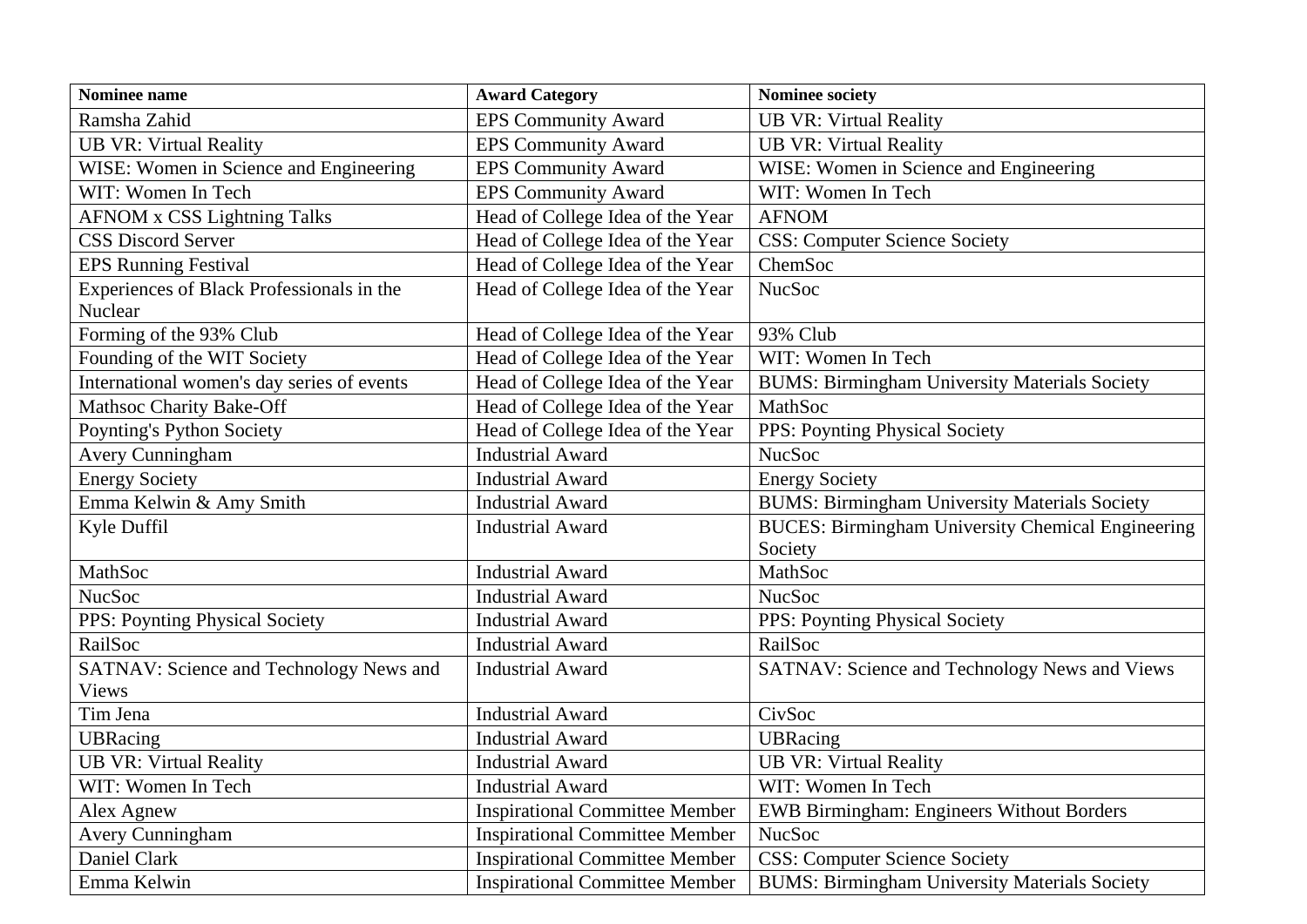| Nominee name                                | <b>Award Category</b>                 | Nominee society                                      |
|---------------------------------------------|---------------------------------------|------------------------------------------------------|
| Fatima Bibi                                 | <b>Inspirational Committee Member</b> | WIT: Women In Tech                                   |
| Jacob Wilson                                | <b>Inspirational Committee Member</b> | <b>CSS: Computer Science Society</b>                 |
| Jacqueline Henes                            | <b>Inspirational Committee Member</b> | <b>CSS: Computer Science Society</b>                 |
| Kate Huxtable                               | <b>Inspirational Committee Member</b> | MathSoc                                              |
| Leela Muppala                               | <b>Inspirational Committee Member</b> | WIT: Women In Tech                                   |
| Lera Popescu                                | <b>Inspirational Committee Member</b> | WIT: Women In Tech                                   |
| Lex Millins                                 | <b>Inspirational Committee Member</b> | PPS: Poynting Physical Society                       |
| Liam Ashcroft                               | <b>Inspirational Committee Member</b> | <b>UBRacing</b>                                      |
| Paige Ramsden                               | <b>Inspirational Committee Member</b> | WISE: Women in Science and Engineering               |
| Patrisia Pascan                             | <b>Inspirational Committee Member</b> | WIT: Women In Tech                                   |
| Rhys Thomas Edward Morgan                   | <b>Inspirational Committee Member</b> | <b>CSS: Computer Science Society</b>                 |
| Robert Webster                              | <b>Inspirational Committee Member</b> | ChemSoc                                              |
| Rohan Hornsby                               | <b>Inspirational Committee Member</b> | CivSoc                                               |
| Valeria Popescu                             | <b>Inspirational Committee Member</b> | WIT: Women In Tech                                   |
| Astrosoc                                    | <b>Outreach Award</b>                 | <b>AstroSoc</b>                                      |
| Lucie Hlubinkova                            | <b>Outreach Award</b>                 | ChemSoc                                              |
| Lauren Josey                                | <b>Outreach Award</b>                 | ChemSoc                                              |
| <b>Elizabeth Driscoll</b>                   | <b>Outreach Award</b>                 | ChemSoc                                              |
| <b>Robert Webster</b>                       | <b>Outreach Award</b>                 | ChemSoc                                              |
| WISE: Women in Science and Engineering      | <b>Outreach Award</b>                 | WISE: Women in Science and Engineering               |
| Valeria Popescu                             | <b>Outreach Award</b>                 | WIT: Women In Tech                                   |
| <b>Allan Dos Santos</b>                     | <b>Outreach Award</b>                 | <b>Energy Society</b>                                |
| 93% Club & oSTEM & BEaMs & WISE for         | <b>Outstanding Event Award</b>        | 93% Club & oSTEM & BEaMs & WISE                      |
| Equal in STEM 2021                          |                                       |                                                      |
| Josh Ruck, Jack Smith, George Duggal, Yuean | <b>Outstanding Event Award</b>        | AeroSoc                                              |
| Ma for                                      |                                       |                                                      |
| AFNOM for What the CTF?!                    | <b>Outstanding Event Award</b>        | <b>AFNOM</b>                                         |
| AFNOM & CSS for Lightning Talks             | <b>Outstanding Event Award</b>        | <b>AFNOM &amp; CSS</b>                               |
| Andy Jones for BUMS Virtual careers fair -  | <b>Outstanding Event Award</b>        | <b>BUMS: Birmingham University Materials Society</b> |
| Speed                                       |                                       |                                                      |
| Anwesha Sahu for Outreach Event             | <b>Outstanding Event Award</b>        | AstroSoc                                             |
| AstroSoc for World Space Week               | <b>Outstanding Event Award</b>        | AstroSoc                                             |
| Avery Cunningham for Experiences of Black   | <b>Outstanding Event Award</b>        | <b>NucSoc</b>                                        |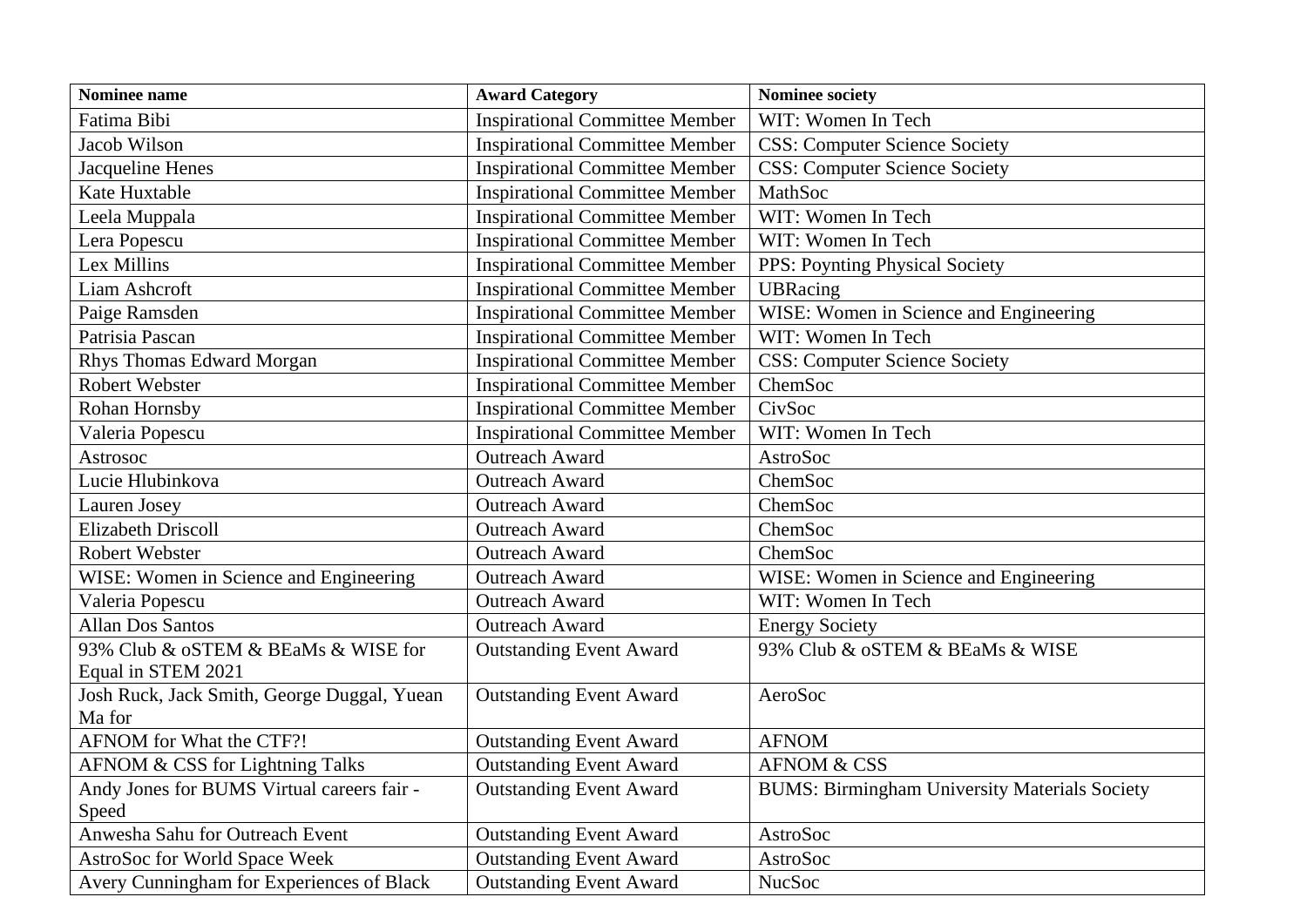| Nominee name                               | <b>Award Category</b>          | <b>Nominee society</b>                                   |
|--------------------------------------------|--------------------------------|----------------------------------------------------------|
| <b>BUMS</b> for BUMS Speed Networking      | <b>Outstanding Event Award</b> | <b>BUMS: Birmingham University Materials Society</b>     |
| <b>CADSoc for Airgineers</b>               | <b>Outstanding Event Award</b> | <b>CAD</b> Society                                       |
| ChemSoc for EPS Running Festival           | <b>Outstanding Event Award</b> | ChemSoc                                                  |
| CSS for CSS Virtual Ball                   | <b>Outstanding Event Award</b> | <b>CSS: Computer Science Society</b>                     |
| Emma Kelwin for Mechsoc meets Hausbots     | <b>Outstanding Event Award</b> | MechSoc                                                  |
| MathSoc for University Challenge           | <b>Outstanding Event Award</b> | MathSoc                                                  |
| oSTEM for STEM, LGBTQ AND YOU 2021         | <b>Outstanding Event Award</b> | oSTEM: out in STEM                                       |
| PPS for BAME and Allies in STEM            | <b>Outstanding Event Award</b> | <b>PPS: Poynting Physical Society</b>                    |
| PPS & GUTS for Science On Tap: Theoretical | <b>Outstanding Event Award</b> | PPS & GUTS                                               |
| Physics                                    |                                |                                                          |
| RailSoc for Inter-University Quiz          | <b>Outstanding Event Award</b> | RailSoc                                                  |
| <b>SATNAV</b> for Futures in SciComm       | <b>Outstanding Event Award</b> | SATNAV: Science and Technology News and Views            |
| Virtual Reality for XR in Radiology        | <b>Outstanding Event Award</b> | <b>UB VR: Virtual Reality</b>                            |
| WISE for WISE - International Women's Day  | <b>Outstanding Event Award</b> | WISE: Women in Science and Engineering                   |
| 2021                                       |                                |                                                          |
| Women in Tech for Talks with Successful    | <b>Outstanding Event Award</b> | WIT: Women In Tech                                       |
| Women in                                   |                                |                                                          |
| Rohan Hornsby                              | Role Model of the Year         | CivSoc                                                   |
| Rhys Thomas Edward Morgan                  | Role Model of the Year         | <b>CSS: Computer Science Society</b>                     |
| Liam Ashcroft                              | Role Model of the Year         | <b>UBRacing</b>                                          |
| Justin Chadwell                            | Role Model of the Year         | <b>CSS: Computer Science Society</b>                     |
| Avery Cunningham                           | Role Model of the Year         | <b>NucSoc</b>                                            |
| Dimitrios Kotsis                           | Role Model of the Year         | MathSoc                                                  |
| Jenny Brown                                | Role Model of the Year         | <b>BUCES: Birmingham University Chemical Engineering</b> |
|                                            |                                | Society                                                  |
| Megan Jenkins                              | Role Model of the Year         | MathSoc                                                  |
| Paige Ramsden                              | Role Model of the Year         | WISE: Women in Science and Engineering                   |
| Valeria Popescu                            | Role Model of the Year         | WIT: Women In Tech                                       |
| Jacob Wilson                               | Role Model of the Year         | <b>CSS: Computer Science Society</b>                     |
| Amy Johnson                                | Sports Personality of the Year | <b>BUMS: Birmingham University Materials Society</b>     |
| Avery Cunningham                           | Sports Personality of the Year | oSTEM: out in STEM                                       |
| Elizabeth Ward                             | Sports Personality of the Year | <b>EPS Mixed Netball</b>                                 |
| <b>James Wilkins</b>                       | Sports Personality of the Year | <b>Engineering Eagles</b>                                |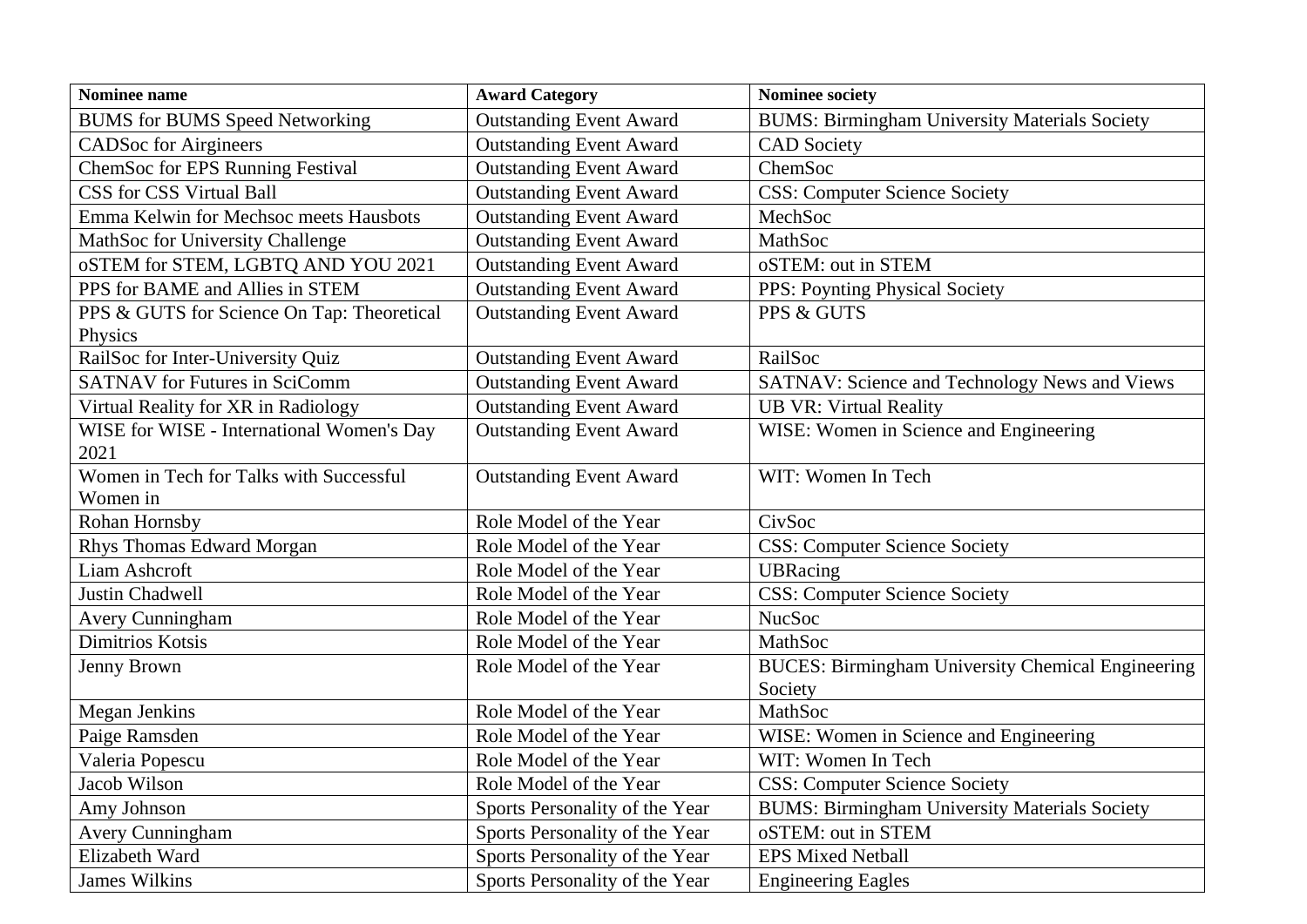| <b>Nominee name</b>         | <b>Award Category</b>           | <b>Nominee society</b>                                   |
|-----------------------------|---------------------------------|----------------------------------------------------------|
| Max Castiglione             | Sports Personality of the Year  | <b>BUCES: Birmingham University Chemical Engineering</b> |
|                             |                                 | Society                                                  |
| <b>Sam Davies</b>           | Sports Personality of the Year  | MathSoc                                                  |
| Samraj Singh                | Sports Personality of the Year  | School of Engineering RFC                                |
| Tom Rowley                  | Sports Personality of the Year  | <b>BUMS: Birmingham University Materials Society</b>     |
| <b>BUCES FC</b>             | Sports Team of the Year 2020/21 | <b>BUCES: Birmingham University Chemical Engineering</b> |
|                             |                                 | Society                                                  |
| <b>BUMS</b> Netball         | Sports Team of the Year 2020/21 | <b>BUMS: Birmingham University Materials Society</b>     |
| <b>Engineering Eagles</b>   | Sports Team of the Year 2020/21 | <b>Engineering Eagles</b>                                |
| <b>EPS Mixed Netball</b>    | Sports Team of the Year 2020/21 | <b>EPS Mixed Netball</b>                                 |
| <b>EPS Running Festival</b> | Sports Team of the Year 2020/21 | ChemSoc                                                  |
| MathSoc Sports              | Sports Team of the Year 2020/21 | MathSoc                                                  |
| PPS Football                | Sports Team of the Year 2020/21 | PPS: Poynting Physical Society                           |
| <b>PPS Netball</b>          | Sports Team of the Year 2020/21 | PPS: Poynting Physical Society                           |
| School of Engineering RFC   | Sports Team of the Year 2020/21 | School of Engineering RFC                                |
| Andreea Radu                | Staff Member of the Year        | <b>AFNOM &amp; CSS</b>                                   |
| Daryl Johnson               | Staff Member of the Year        | CivSoc                                                   |
| Dr Sean Elvidge             | Staff Member of the Year        | <b>AstroSoc</b>                                          |
| Dr Zoe Schnepp              | <b>Staff Member of the Year</b> | ChemSoc                                                  |
| <b>Grace Surman</b>         | Staff Member of the Year        | MechSoc & oSTEM & Energy Society & WIT &                 |
|                             |                                 | RailSoc & PPS                                            |
| Jenny Brown                 | <b>Staff Member of the Year</b> | <b>BUCES: Birmingham University Chemical Engineering</b> |
|                             |                                 | Society                                                  |
| Leah Nani-Alconcel          | Staff Member of the Year        | AeroSoc                                                  |
| <b>Martin Herreros</b>      | Staff Member of the Year        | <b>UBRacing</b>                                          |
| Phill Williams              | Staff Member of the Year        | SATNAV: Science and Technology News and Views            |
| <b>Rachel Burgess</b>       | Staff Member of the Year        | WISE: Women in Science and Engineering                   |
| <b>Richard Sheridan</b>     | Staff Member of the Year        | <b>BUMS: Birmingham University Materials Society</b>     |
| <b>Sharon Jones</b>         | Staff Member of t□ Year         | <b>NucSoc</b>                                            |
| Simon Goodwin               | Staff Member of the Year        | MathSoc                                                  |
| Avery Cunningham            | The Great Achievement in EPS    | NucSoc & oSTEM: out in STEM                              |
|                             | Award                           |                                                          |
| Justin Chadwell             | The Great Achievement in EPS    | <b>CSS: Computer Science Society</b>                     |